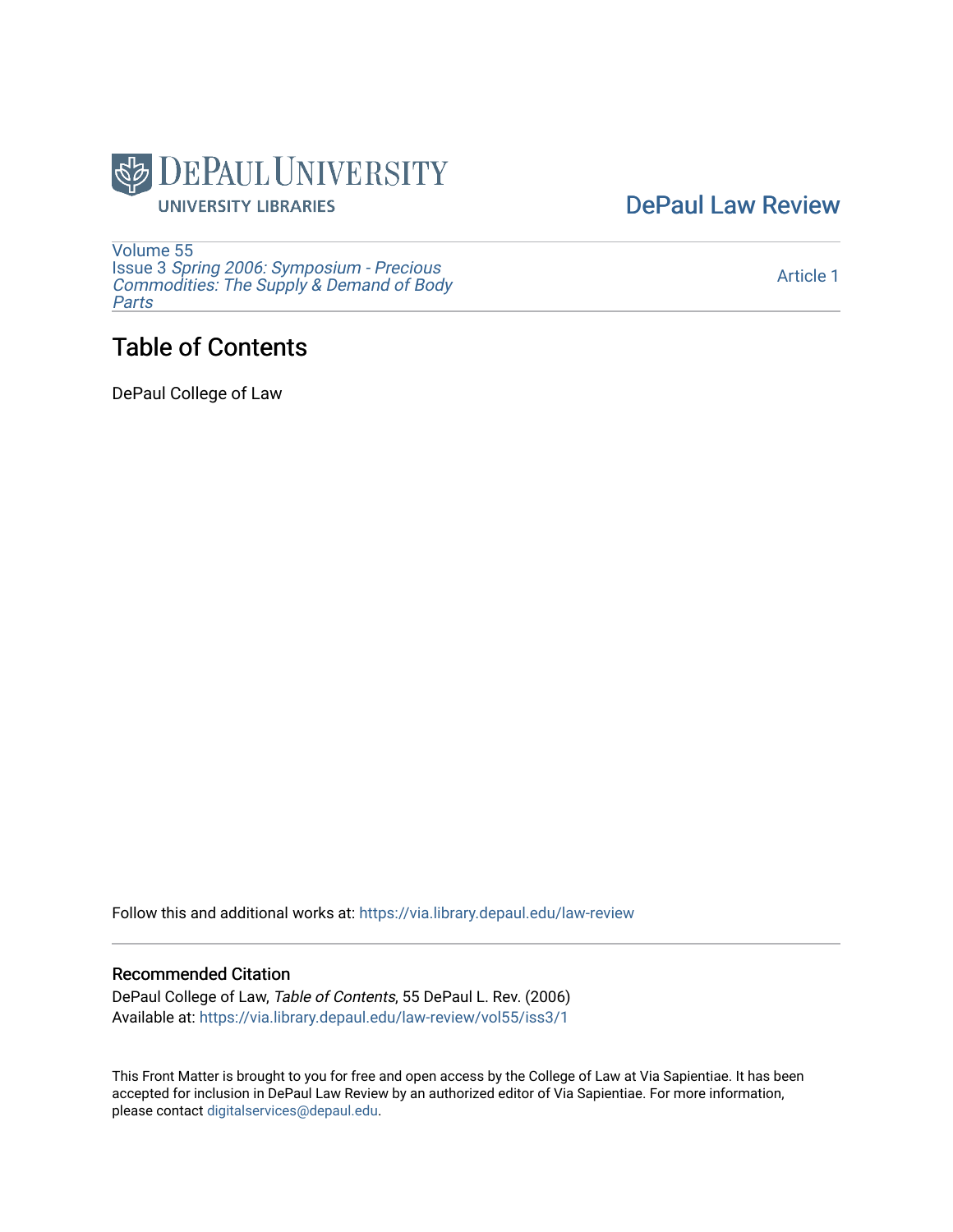# **DEPAUL LAW REVIEW**

*Volume 55 Spring 2006 Number 3*

#### **CONTENTS**

### ARTICLES

### **SYMPOsIum PRECIOUS COMMODITIES: THE SUPPLY & DEMAND OF BODY PARTS**

| PRECIOUS COMMODITIES:                                                                                         |     |
|---------------------------------------------------------------------------------------------------------------|-----|
| AN INTRODUCTION Michele Goodwin                                                                               | 793 |
| <b>DIRECTIONS FOR THE DISPOSITION OF</b><br>MY VITAL ORGANS Lloyd R. Cohen                                    | 805 |
| ON THE ETHICS OF PAYING ORGAN DONORS:<br>AN ECONOMICS PERSPECTIVE  T. Randolph Beard<br>David L. Kaserman     | 827 |
| <b>SUPPLYING HUMAN BODY PARTS:</b><br>A JEWISH LAW PERSPECTIVE  Steven H. Resnicoff                           | 851 |
| RELIGION, PHILOSOPHY, AND THE<br>COMMODIFICATION OF HUMAN<br>BODY PARTS  William E. Stempsey                  | 875 |
| <b>CHANGING ORGAN ALLOCATION WILL</b><br>INCREASE ORGAN SUPPLYDavid J. Undis                                  | 889 |
| <b>CADAVER DONORS ARE THE BEST SOLUTION</b><br>TO THE ORGAN SHORTAGE  Raymond Pollak                          | 897 |
| WHEN THE TRUTH IS NOT ENOUGH:<br>TISSUE DONATION, ALTRUISM,<br>AND THE MARKET  Michelle Oberman               | 903 |
| THE RE-GIFT OF LIFE: CAN CHARITY LAW<br>PREVENT FOR-PROFIT FIRMS FROM<br><b>EXPLOITING DONATED TISSUE AND</b> |     |
| NONPROFIT TISSUE BANKS?  Robert A. Katz                                                                       | 943 |